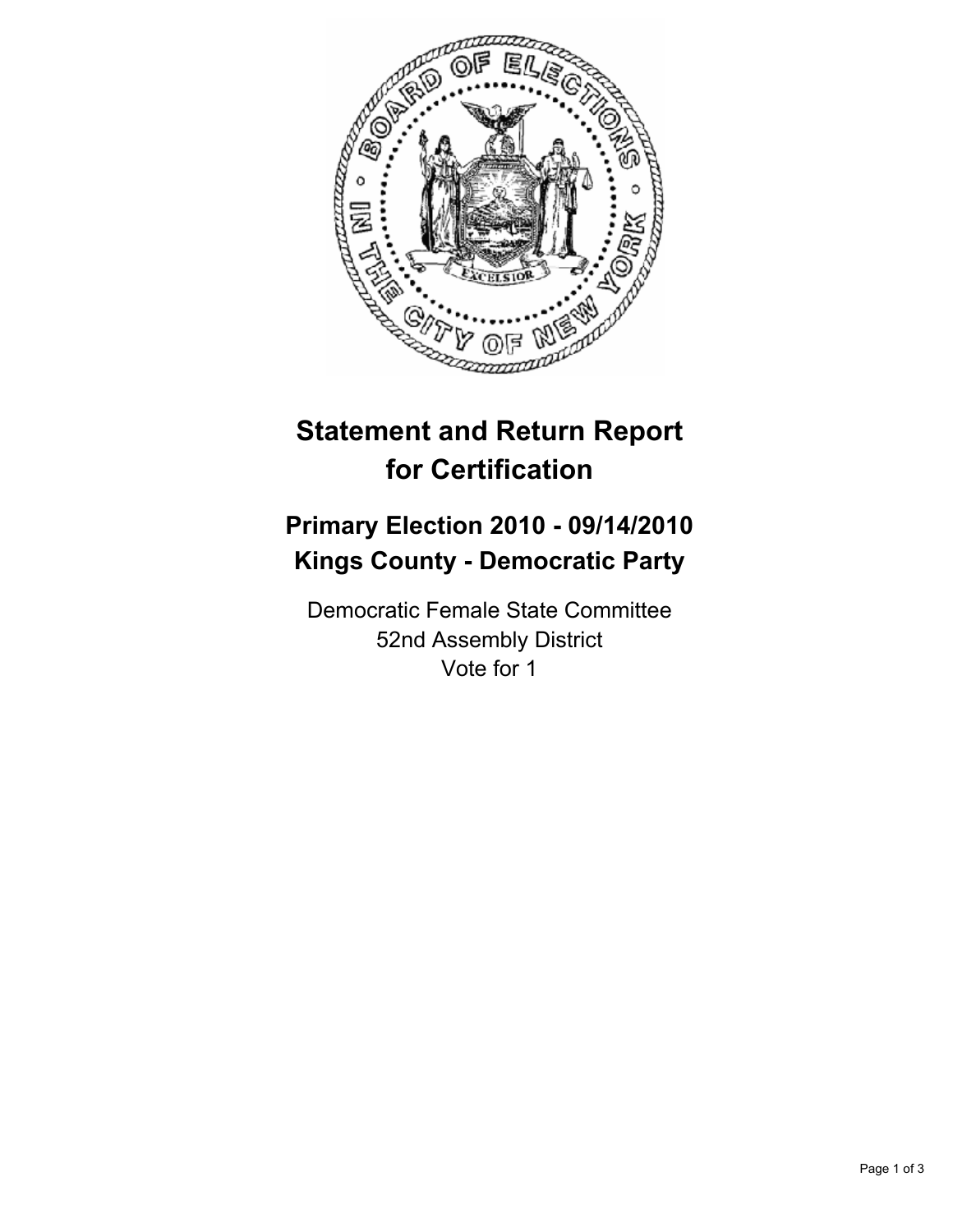

## **Assembly District 52**

| <b>PUBLIC COUNTER</b>           | 11,017 |
|---------------------------------|--------|
| <b>EMERGENCY</b>                | 45     |
| ABSENTEE/MILITARY               | 252    |
| <b>AFFIDAVIT</b>                | 133    |
| <b>HOPE REICHBACH</b>           | 3,543  |
| <b>JO ANNE SIMON</b>            | 5,612  |
| CAROL BASSIN (WRITE-IN)         | 1.     |
| DEBORAH SELUON (WRITE-IN)       | 1      |
| EILEEN HEFFMAN (WRITE-IN)       | 1      |
| JOAN MILLMAN (WRITE-IN)         | 1      |
| KATE ZIDAR (WRITE-IN)           | 1      |
| KATE ZIDER (WRITE-IN)           | 1      |
| KATTI RICE (WRITE-IN)           | 1      |
| LIL TAYLOR (WRITE-IN)           | 1      |
| LORETT CORBET (WRITE-IN)        | 1      |
| LUCY KOTEES (WRITE-IN)          | 1      |
| MARIANNE ITAK (WRITE-IN)        | 1      |
| MICHELLE OBAMA (WRITE-IN)       | 1      |
| NATASHA HOLIDAY (WRITE-IN)      | 1      |
| PAULA RINGO (WRITE-IN)          | 1      |
| PEGGY HILL (WRITE-IN)           | 1      |
| RENEE COLLYMORE (WRITE-IN)      | 1      |
| RENEE COLOYMORE (WRITE-IN)      | 1      |
| <b>ROBERT SUTTON (WRITE-IN)</b> | 1      |
| TALLY BLUMBERG (WRITE-IN)       | 1      |
| TANAI KALI (WRITE-IN)           | 1      |
| URSULA BENTELE (WRITE-IN)       | 1      |
| <b>Total Votes</b>              | 9,176  |